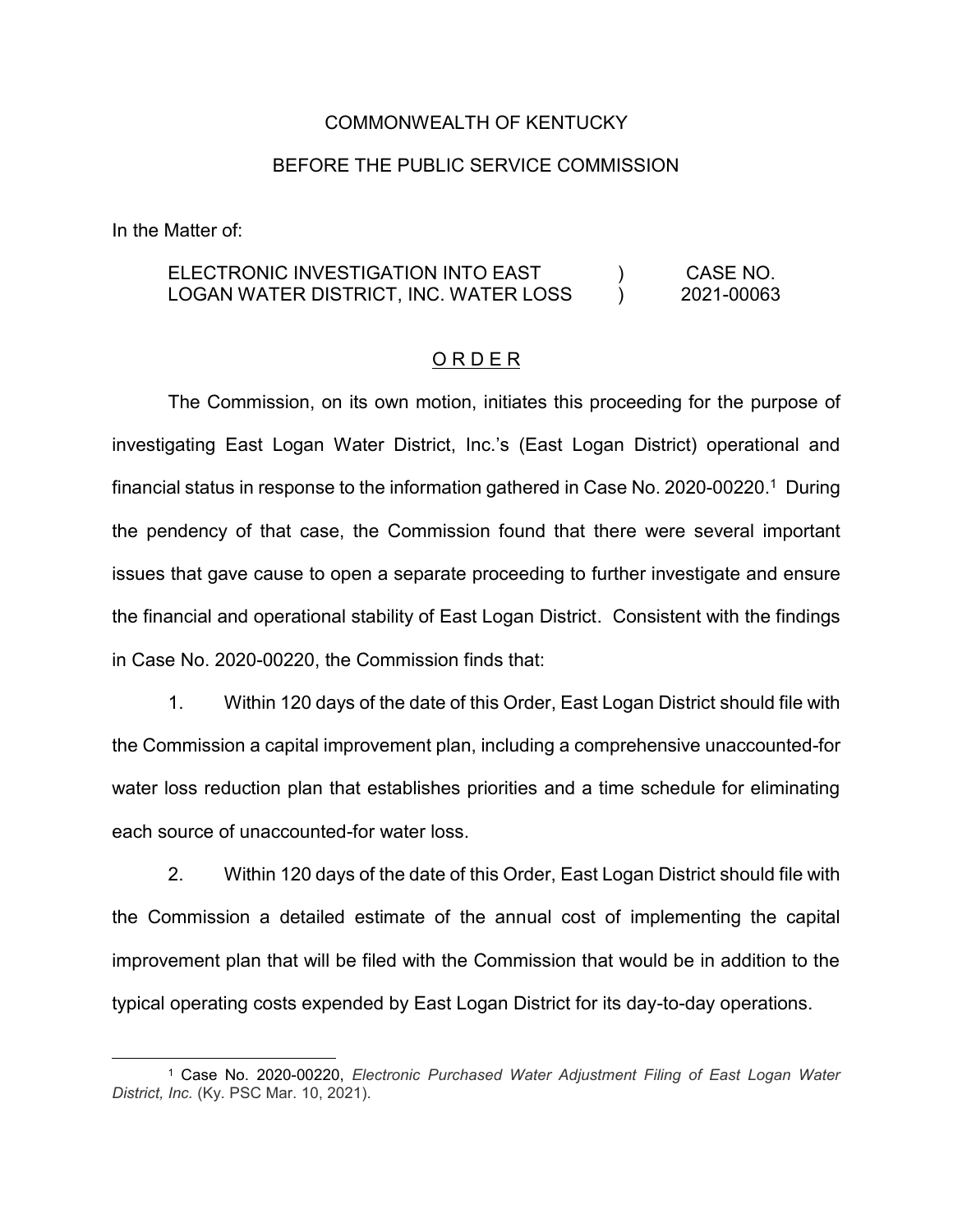3. Within 14 days of the date of this Order, East Logan District should file responses to the attached Requests for Information in the Appendix to this Order.

IT IS THEREFORE ORDERED that:

1. This case is opened to investigate East Logan District's operational and financial status.

2. The record of Case No. 2020-00220 is incorporated by reference into this proceeding.

3. Within 120 days of the date of this Order, East Logan District shall file with the Commission a capital improvement plan, including a comprehensive unaccounted-for water loss reduction plan that establishes priorities and a time schedule for eliminating each source of unaccounted-for water loss.

4. Within 120 days of the date of this Order, East Logan District shall file with the Commission a detailed estimate of the annual cost of implementing the capital improvement plan that will be filed with the Commission that would be in addition to the typical operating costs expended by East Logan District for its day-to-day operations.

5. Within 14 days of the date of this Order, East Logan District shall have an attorney licensed in Kentucky filed an entry of appearance on behalf of East Logan District.

6. Within 14 days of the date of this Order, East Logan District shall file responses to the attached Requests for Information in the Appendix to this Order.

a. Responses to requests for information in paper medium shall be appropriately bound, tabbed and indexed, with the original and an electronic version to the Commission. Electronic documents shall be in portable document format (PDF), shall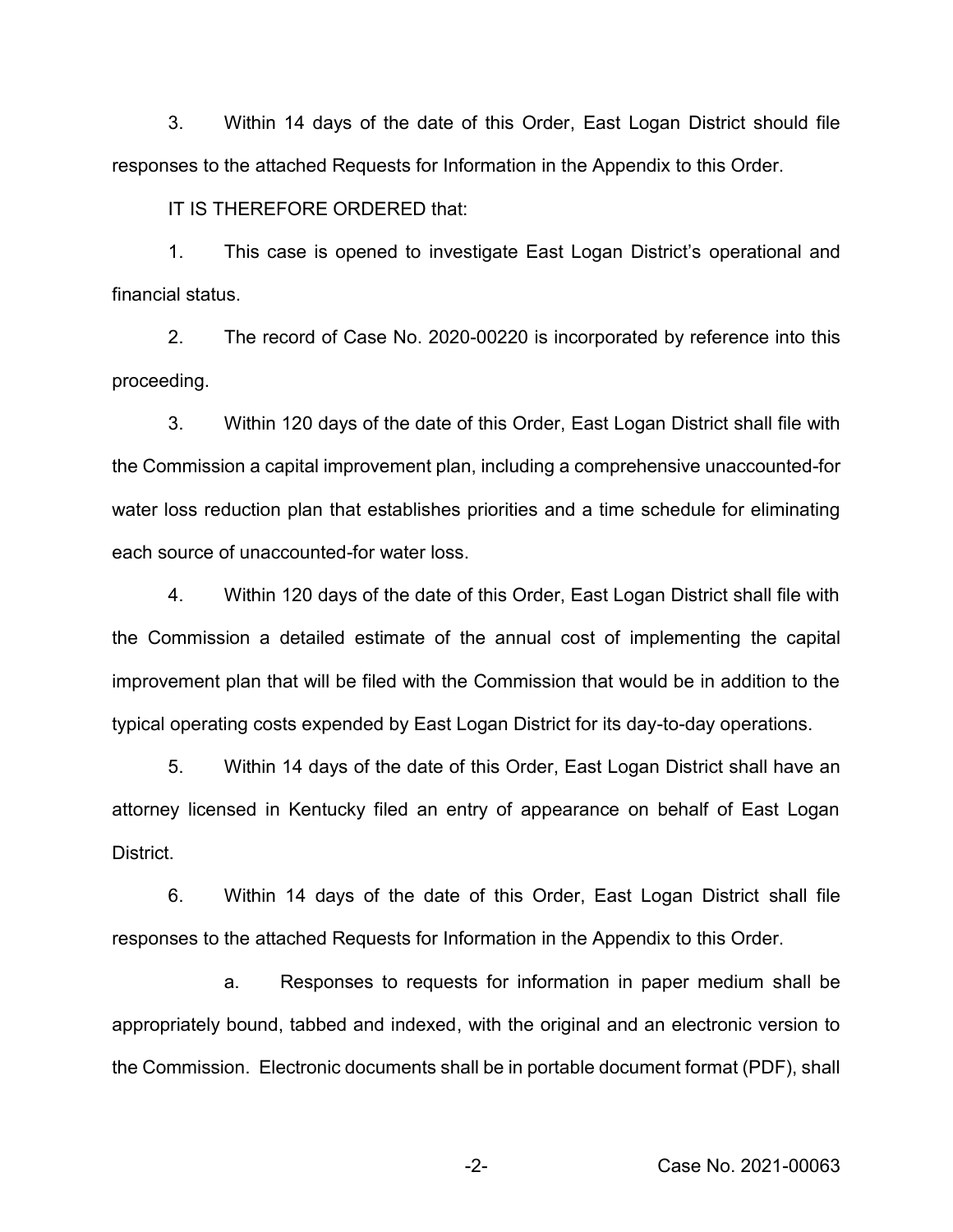be searchable, and shall be appropriately bookmarked. Each response shall include the name of the witness responsible for responding to the questions related to the information provided.

b. Each response shall be answered under oath or, for representatives of a public or private corporation or a partnership or an association or a governmental agency, be accompanied by a signed certification of the preparer or person supervising the preparation of the response on behalf of the entity that the response is true and accurate to the best of that person's knowledge, information, and belief formed after a reasonable inquiry.

c. A party shall make timely amendment to any prior response if it obtains information that indicates the response was incorrect when made or, though correct when made, is now incorrect in any material respect.

d. For any request to which a party fails or refuses to furnish all or part of the requested information, that party shall provide a written explanation of the specific grounds for its failure to completely and precisely respond.

e. Careful attention should be given to copied material to ensure that it is legible. When the requested information has been previously provided in this proceeding in the requested format, reference may be made to the specific location of that information in responding to this request.

f. Any party filing a paper containing personal information shall, in accordance with 807 KAR 5:001, Section 4(10), encrypt or redact the paper so that the personal information cannot be read.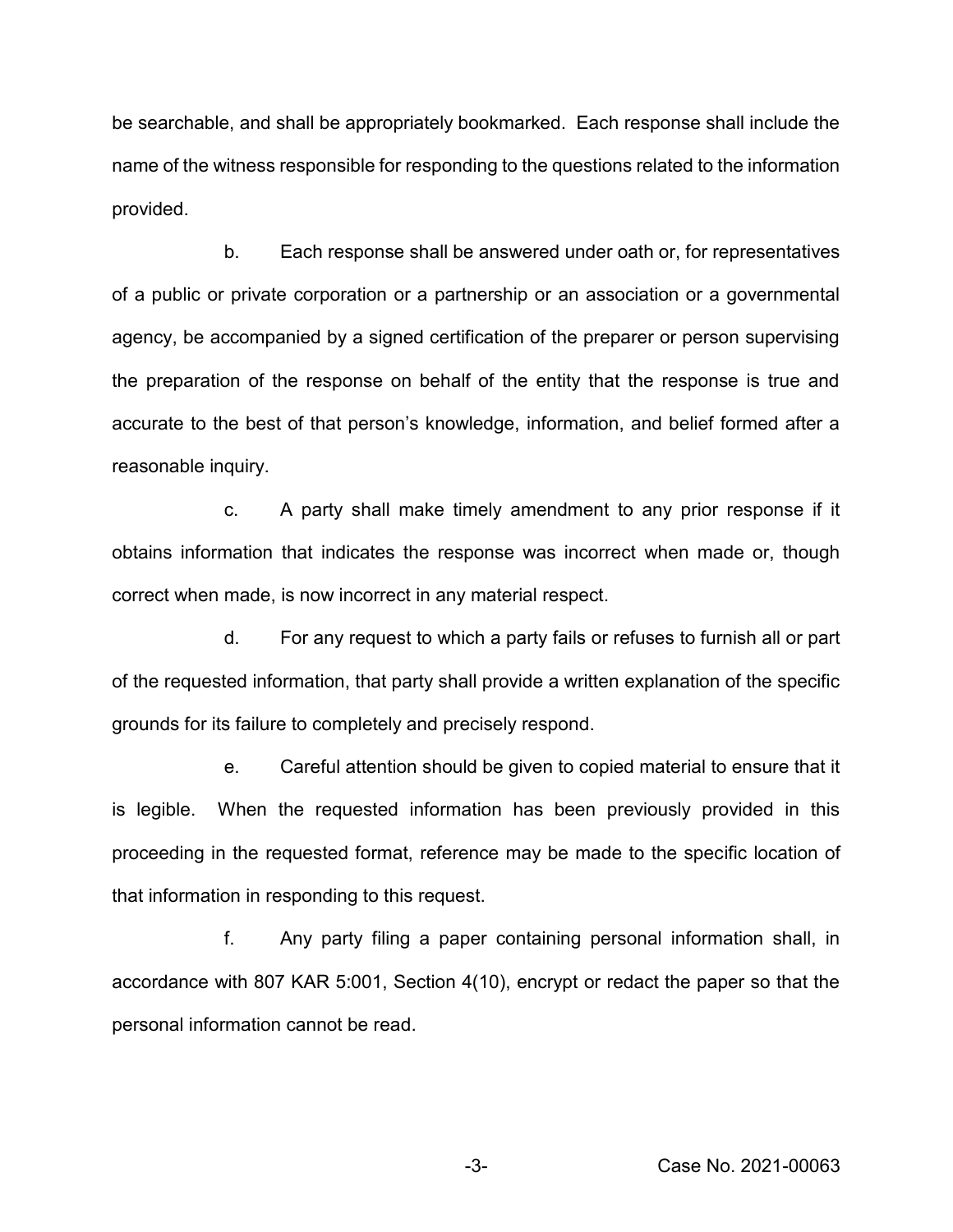7. Any party filing a paper with the Commission shall file an original in paper medium and an electronic copy in accordance with the electronic filing procedures set forth in 807 KAR 5:001, Section 8. The original in paper medium shall be appropriately bound, tabbed, and indexed. Electronic documents shall be in portable document format (PDF), shall be searchable, and shall be appropriately bookmarked. The Commission directs the parties to the Commission's March 16, 2020 and March 24, 2020 Orders in Case No. 2020-000852 regarding filings with the Commission. The Commission expects the original documents to be filed with the Commission within 30 days of the lifting of the current state of emergency.

 <sup>2</sup> Case No. 2020-00085, *Electronic Emergency Docket Related to the Novel Coronavirus COVID-19* (Ky. PSC Mar. 16, 2020), Order at 5–6. Case No. 2020-00085, *Electronic Emergency Docket Related to the Novel Coronavirus COVID-19* (Ky. PSC Mar. 24, 2020), Order at 1–3.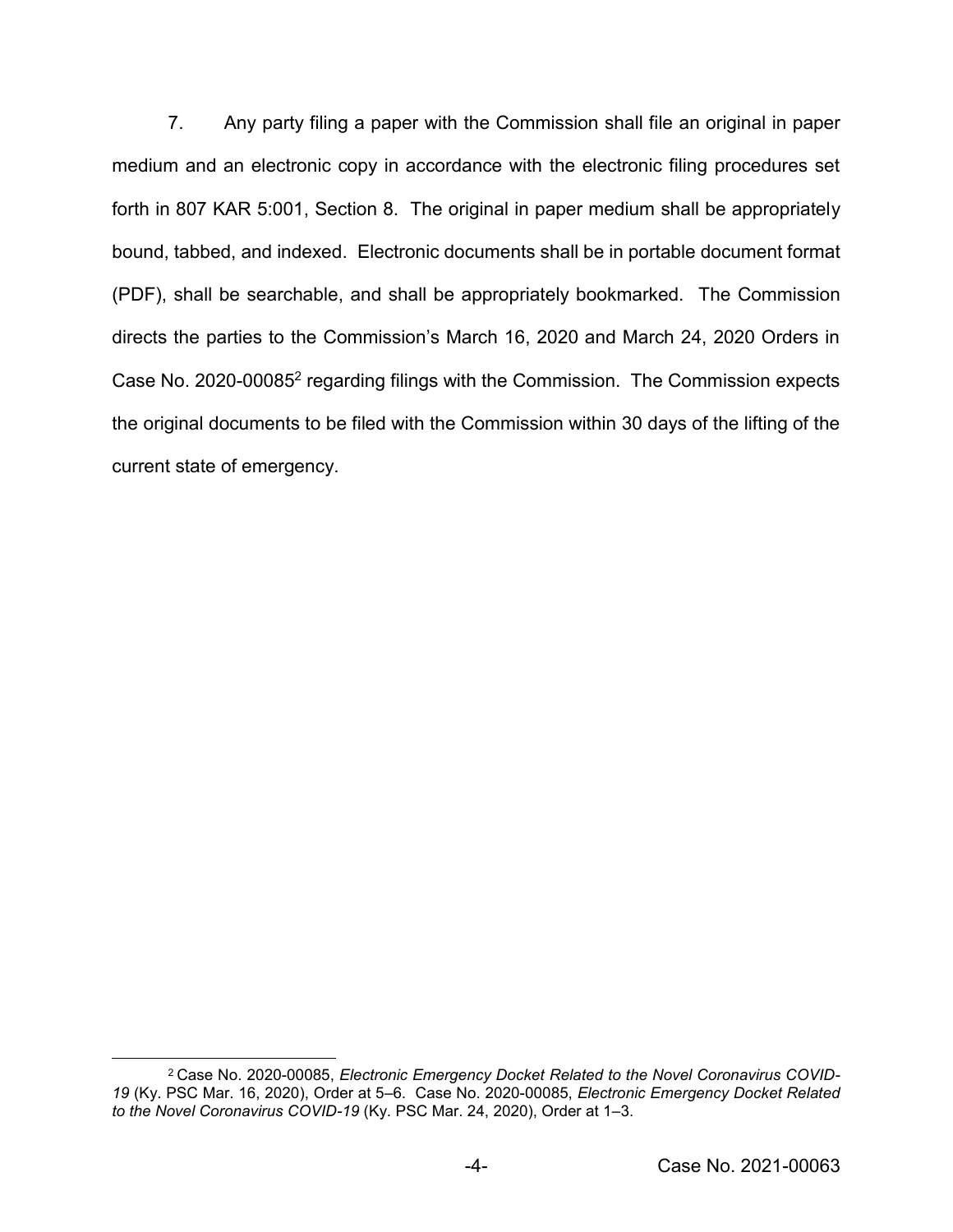By the Commission



ATTEST:

Jhde O. Fridanci

Executive Director

Case No. 2021-00063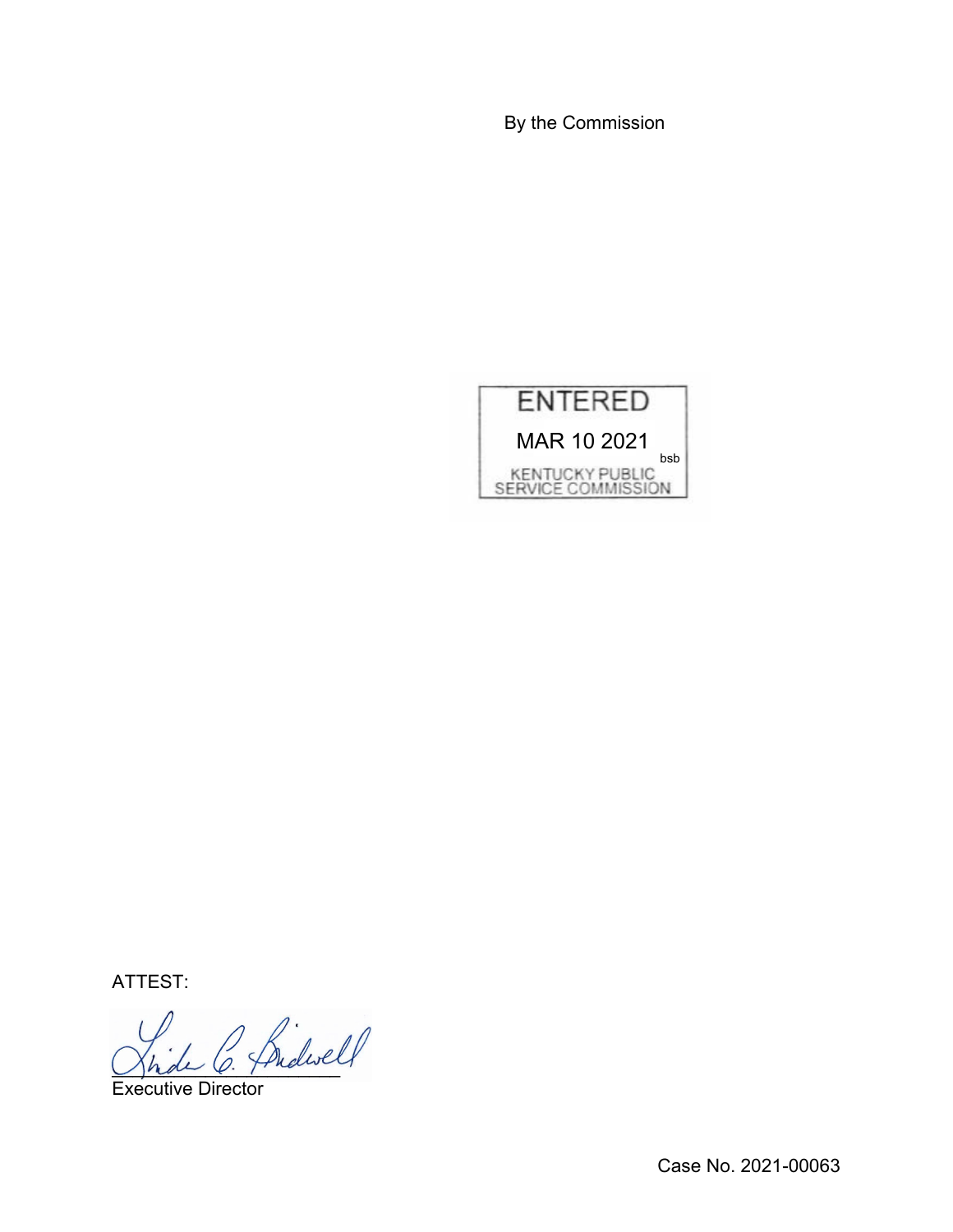## APPENDIX

# APPENDIX TO AN ORDER OF THE KENTUCKY PUBLIC SERVICE COMMISSION IN CASE NO. 2021-00063 DATED MAR 10 2021

1. Describe in detail the procedure utilized in preparing monthly water use and loss reports. Include with the description the following information:

a. How East Logan District calculated water loss, water treatment plant usage, system flushing and disinfection byproduct flushing;

b. The identity, by name and job title, of the employees who prepare or assist in the preparation of the reports; and

c. All that is included in the water loss category. Specifically, state whether East Logan District includes water loss from known leaks and breaks in the water loss category.

2. Provide the names of the persons or entities responsible for assisting East Logan District with capital improvement planning, grant application assistance, engineering design, and construction services.

3. State whether East Logan District has assigned specific personnel the responsibility to detect and fix of water line leaks, and if so, state the names and job titles of such personnel and describe the functions and duties of each.

4. Provide the number of completed water line leak repairs by category (i.e., mains, service lines, etc.), that were completed from January 1, 2016, to the date of the issuance of this Order.

5. State whether East Logan District has a policy or operating procedure in place that addresses the process and the length of time it should take for East Logan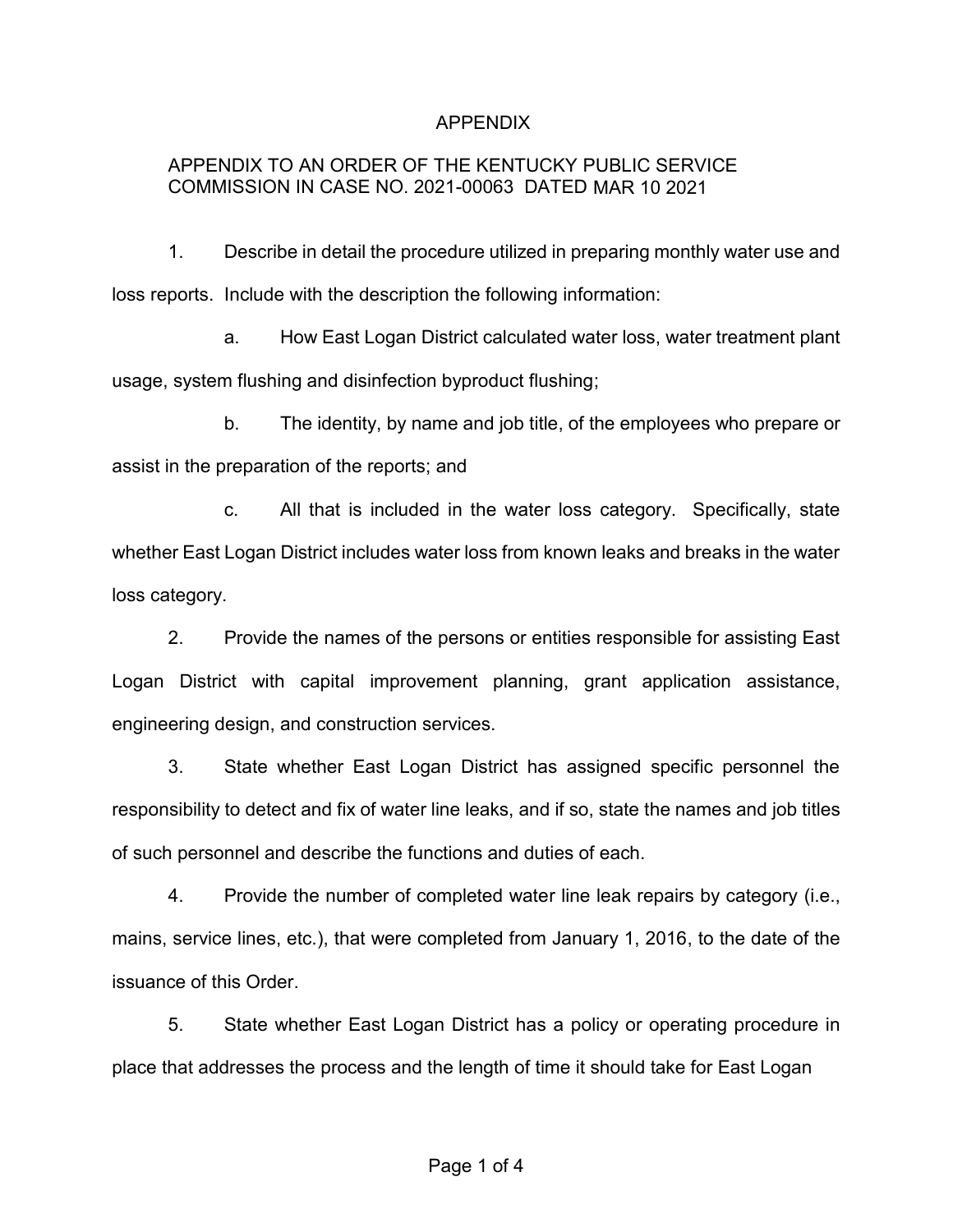6. District to fix a known or reported leaking water line. If such a policy exists, provide a copy of the policy or operating procedure.

7. Provide a general asset ledger listing identifying all new equipment purchased by East Logan District from January 1, 2016, to the date of the issuance of this Order used in water loss reduction efforts (e.g., listening devices, flow meters, metal detectors, hand tools, etc.).

8. Provide the type of training and the total amount of time East Logan District's personnel have received for leak detection and repairs since January 1, 2016, to the date of the issuance of this Order. List the personnel and dates of training.

9. State the number of meters that have been replaced by East Logan District from January 1, 2016, to the date of the issuance of this Order.

10. State whether all meters within East Logan District's distribution area are read monthly. If all meters are not read monthly, state the reasons why not.

11. a. State whether East Logan District's manager regularly report the water loss reduction efforts to the water utility's board of commissioners.

b. Provide copies of any written reports, memorandums, letters, emails, or minutes from January 1, 2016, to the date of the issuance of this Order that details the efforts of the manager in reducing water loss as reported to the water utility's board of commissioners.

12. For the period beginning January 1, 2016, to the date of the issuance of this Order, state whether the water utility's board of commissioners discussed and ultimately has placed any deadlines or target dates on East Logan District for achieving a reduction in the amount of water loss.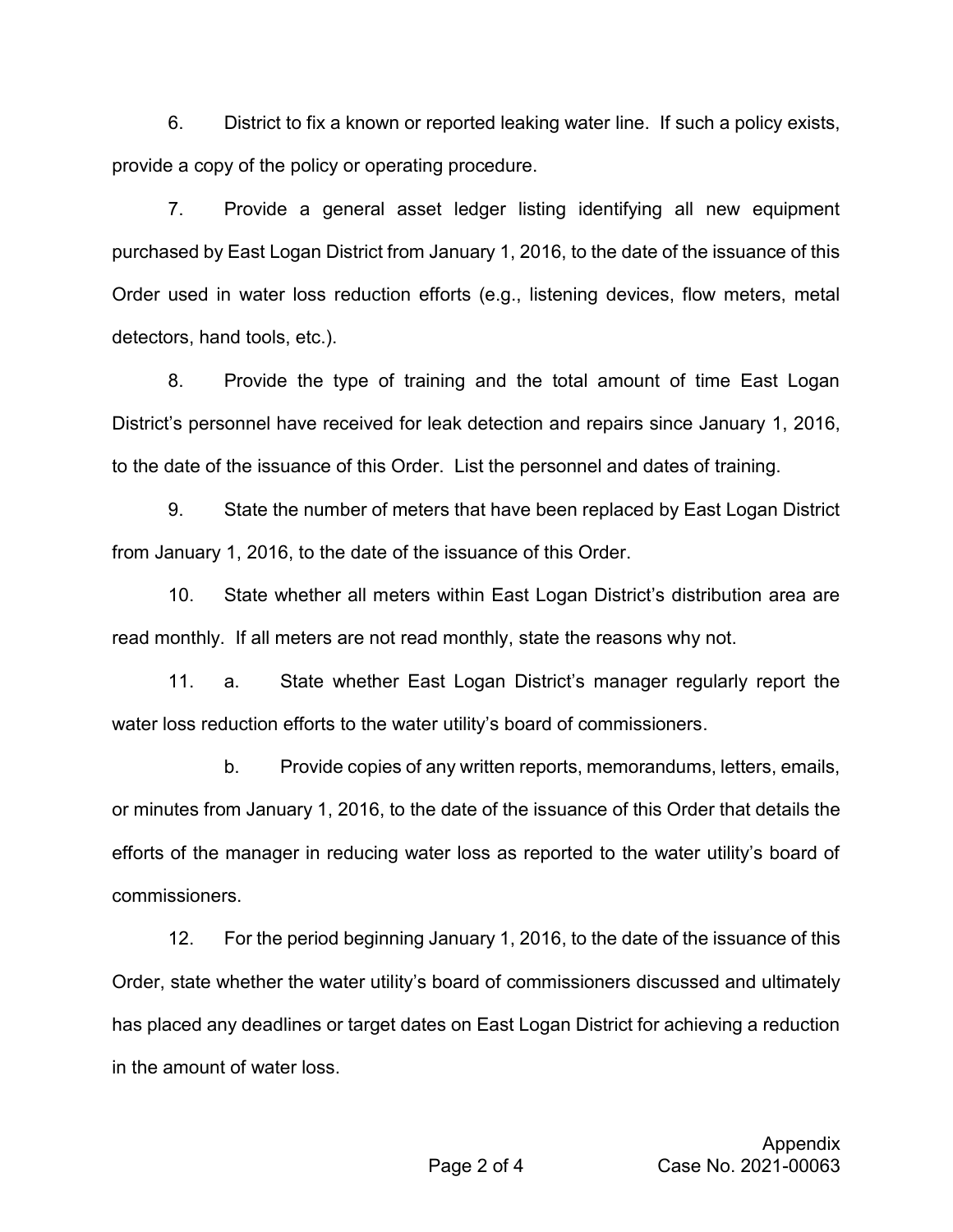13. Provide a list of East Logan District's five most critical projects, listed in order of priority, notwithstanding the opinions of the county judge/executive nor the opinions of the water district board of commissioners.

14. "Service connection," as defined by 807 KAR 5:066(6), means the line from the main to the customer's point of service, and shall include the pipefittings and valves necessary to make the connection. State the average age of East Logan District's service connections.

15. Provide a copy of East Logan District's most recent Leak Adjustment Worksheet that was used and explain what software is being used by East Logan District to generate the Leak Adjustment Worksheet. If using Microsoft Excel to generate the Leak Adjustment Worksheet, then provide a copy of the most recent Leak Adjustment Worksheet used in Excel spreadsheet format with all formulas, columns, and rows unprotected and fully accessible.

16. Provide a copy of East Logan District's procedure for monitoring and documenting withdrawals from its distribution system by fire departments. If no written documentation exists, explain the process for obtaining this information in detail in addition to the following information:

a. For each fire department that made a withdrawal from East Logan District's system from January 1, 2016, to the date of the issuance of this Order, provide a copy of the fire department's estimate of its withdrawal.

b. For any instance in which a fire department failed to provide an estimate of withdrawal from January 1, 2016, to the date of the issuance of this Order, state the actions East Logan District implemented to correct the failure.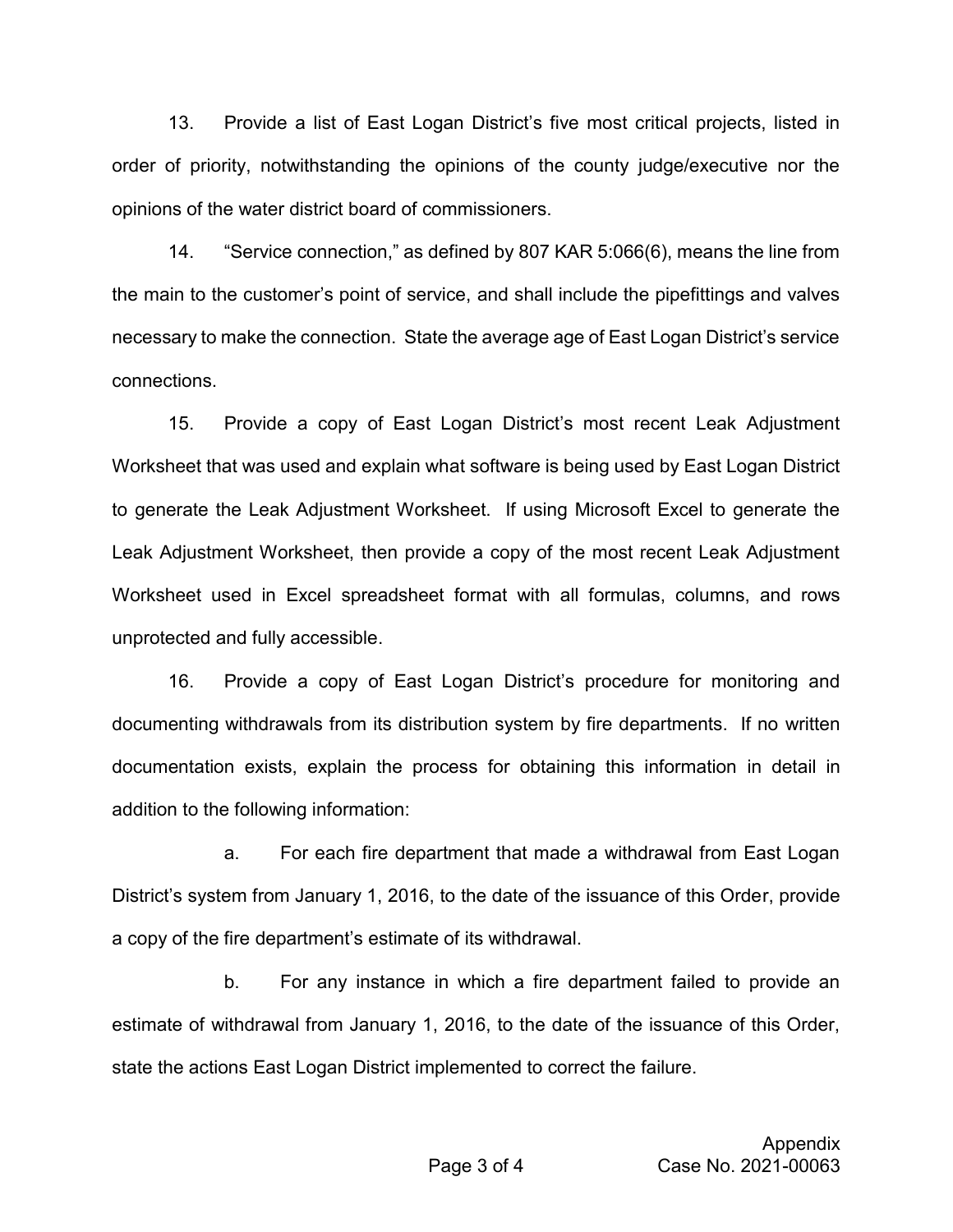c. Provide the date on which East Logan District last imposed a penalty on a fire department for the fire department's failure to submit a quarterly report on its water usage.

d. Provide a sample copy of each type of report form that East Logan District provides to fire departments.

17. Explain how East Logan District accounts for flushing when determining water loss for its system.

18. Provide East Logan District's system flushing records, by month, from January 1, 2016, to the date of the issuance of this Order, and describe the formula relied upon, identifying all variables, and all assumptions and workpapers utilized to produce this information.